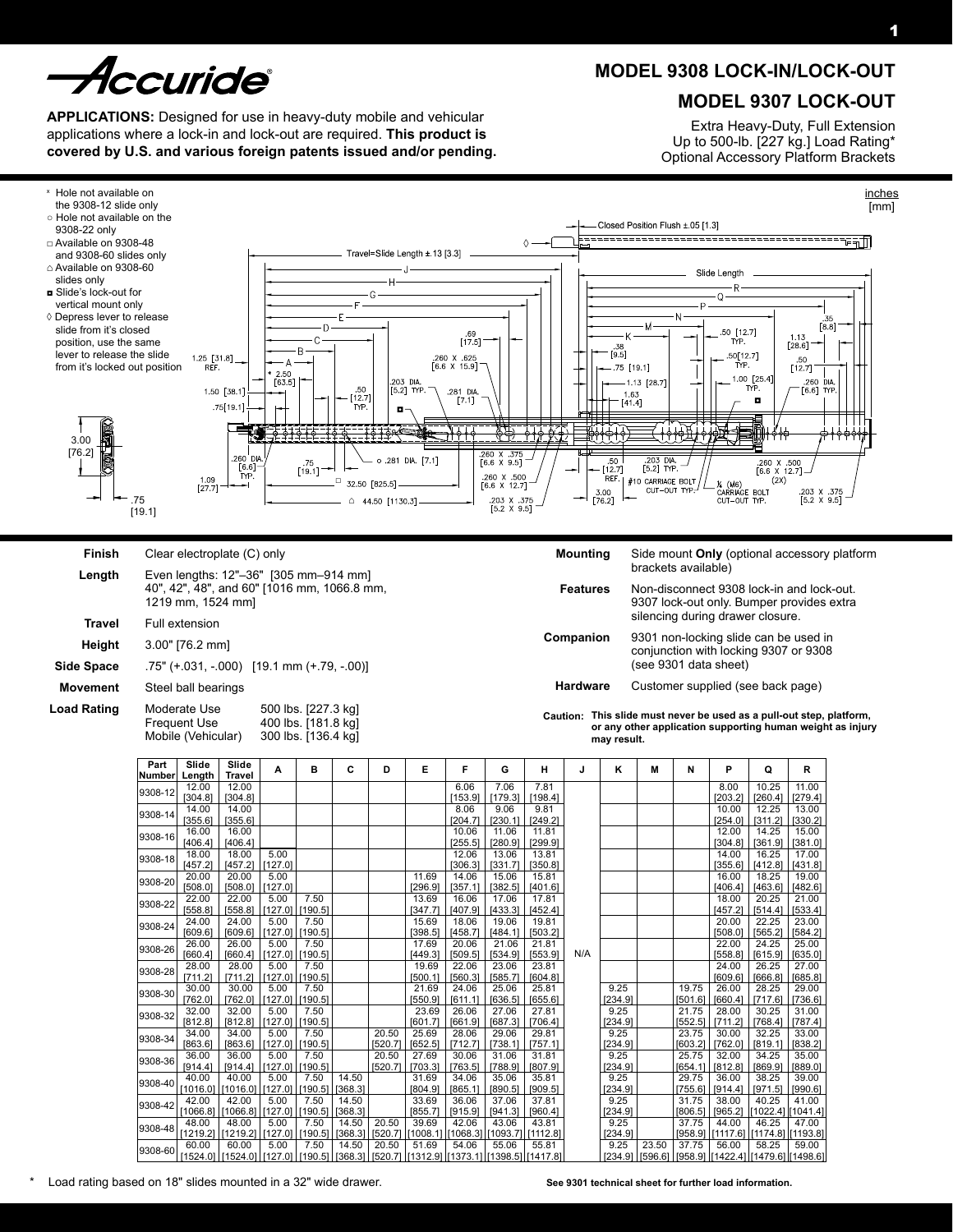# Note: Specified mounting hardware is not included in packaging.<br>Side Mounting **Figure 1**

To install the cabinet (outer) member, first fully extend the slides to provide access to the mounting holes. Be sure slides are parallel. Insert the ¼'' head-hex or pan head screws (M6 Euro) through the horizontal slots.

Attach the drawer to the extended inner members with  $\frac{1}{4}$ " hex-head or pan head screws (M6 Euro) inserted through the vertical slots. Leave all screws loose for final adjustment. Adjust slide positions until movement is smooth. Then tighten all screws; if necessary, use more screws to secure slides and complete installation. See Figure 1.

#### **Carriage Bolt Mounting Considerations**

When using carriage bolts, the squared neck of the bolt will extend beyond the cabinet member material thickness. Therefore, carriage bolts must be used with mounting surfaces that allow for the insertion of the protruding neck of the bolt (i.e. aluminum or wood). Otherwise, the mounting surface must have a hole to provide clearance for the protruding neck. This is required to fasten the slides securely to the cabinet. See Figure 4, for the minimum dimensions required for the clearance hole.

Carriage bolts may be used to secure the cabinet members only; carriage bolt mounting holes are not available on the drawer member. Be aware that when using carriage bolt mounting holes, the adjacent holes will become unavailable for mounting.

Note: Platform bracket kits are not compatible with the carriage bolt mounting method.

#### **Side Mounting (Carriage Bolt)**

To install the cabinet member (outer) member, first fully extend the slides to provide access to mounting holes. Be sure slides are parallel. Insert the carriage bolts (customer-supplied) through the diamond or square shaped holes. The diamond-shaped holes accomodate #10 type carriage bolts; the square holes accommodate ¼'' (M6 Euro) type carriage bolts. See Figure A.

Attach the drawer to the extended inner members with  $\frac{1}{4}$ " hex-head or pan head screws (M6 Euro). Leave all screws loose for final adjustment. Adjust slide positions until movement is smooth. Then tighten all screws and nuts; if necessary, use more screws to secure slides and complete installation. See Figure 2.



#### Optional Accessory Platform Brackets

Brackets provide four bottom-mount and two side-mount options. For bottom-mount, one bracket attaches to the slide outer member and the cabinet base. The other bracket attaches to the slide inner member and the platform or tray. For side-mount, the bracket attaches to the slide inner member.

See Figure 3 for examples of both mounting options. When the brackets are used either individually or in combination, they will accommodate all slide lengths. Each kit contains two brackets, four 1/4" hex-head screws, and four 1/4" hex nuts with lock washers. See separate Accessory Platform Bracket Kit data sheet for more information.